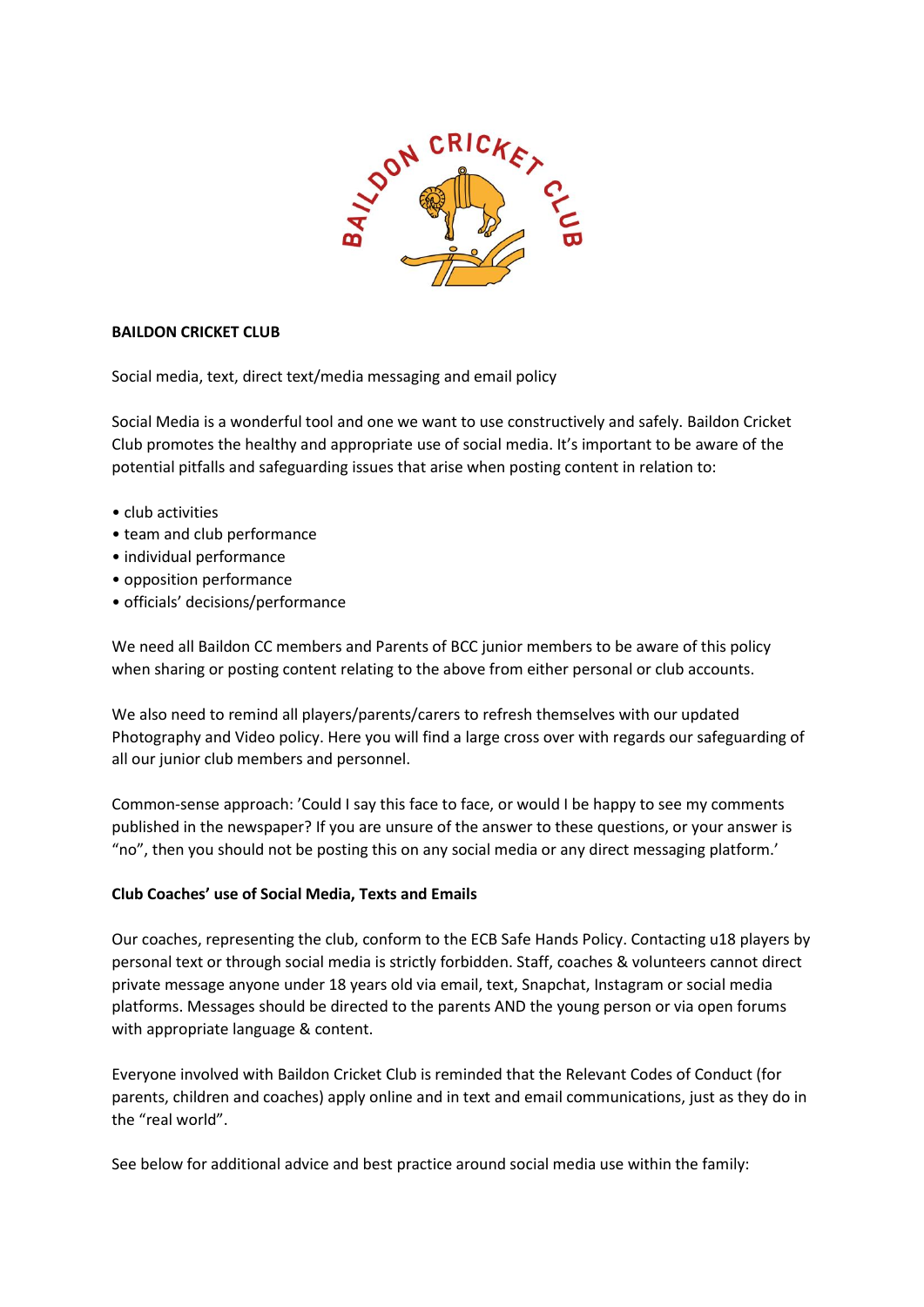Social Media can seem strange and even intimidating for people who did not "grow up" with it. Facebook, Twitter, texting, Messenger, and other platform, as well as online gaming and personal emails are vast and complex. By following some simple guidelines, potential pitfalls can be avoided and Social Media can be safely used as a promotional tool and a means of communication for the club.

Guidance for Parents/ Carers on the use of Social Media, Texts, Snapchat, Instagram and Emails

Children today are growing up with the internet as part of their everyday lives, and that's a good thing. It's a great place for them to learn, to have fun and to chat to their friends. Of course, it's important to make sure that they are safe whilst they do it.

Remember: it is against Facebook's rules for your child to have an account if they are under 13 years old. This is to prevent them from being exposed to potentially inappropriate content. You will find all you need to know about keeping young teens safe on Facebook on their official safety page for parents: http://www.facebook.com/safety/groups/parents/.

# **Parents/Carers DO**

Make sure the family computer is in a main living area and that the screen is positioned so that you can see what is going on.

Be open so that the child can approach you if they are being bullied online or if they have been exposed to something that has made them upset or uncomfortable.

Make sure you are aware of who your child has contact with online and via text.

Be aware of the ECB and clubs expectations of coaches and social media.

Talk to your children about using social media.

Provide your mobile number/email address if requested, so that the club can contact you regarding your child's matches and training.

The following may be useful

http://www.google.co.uk/familysafety/advice.html

https://ww.thinkuknow.co.uk/Parentsold

# **Guidance for Children and Young People on the use of Social Media, Texts and Emails**

The internet is a great place to learn and have fun with your friends, and the best way to have fun is to make sure that you stay safe. You should think about the points below whenever you use the internet, or speak to people online or by text.

If someone isn't your friend in real life, they are NOT your friend on the internet. Be careful when accepting friend requests.

Sometimes people on the internet are not who they say they are. If you are not 100% sure, don't risk it.

Remember to change your privacy settings so that only your friends can see information about you, your wall posts and your photos.

If someone is sending you messages or texts that you are worried about, you should tell your parents, an adult you trust, your teacher or our club's welfare officer.